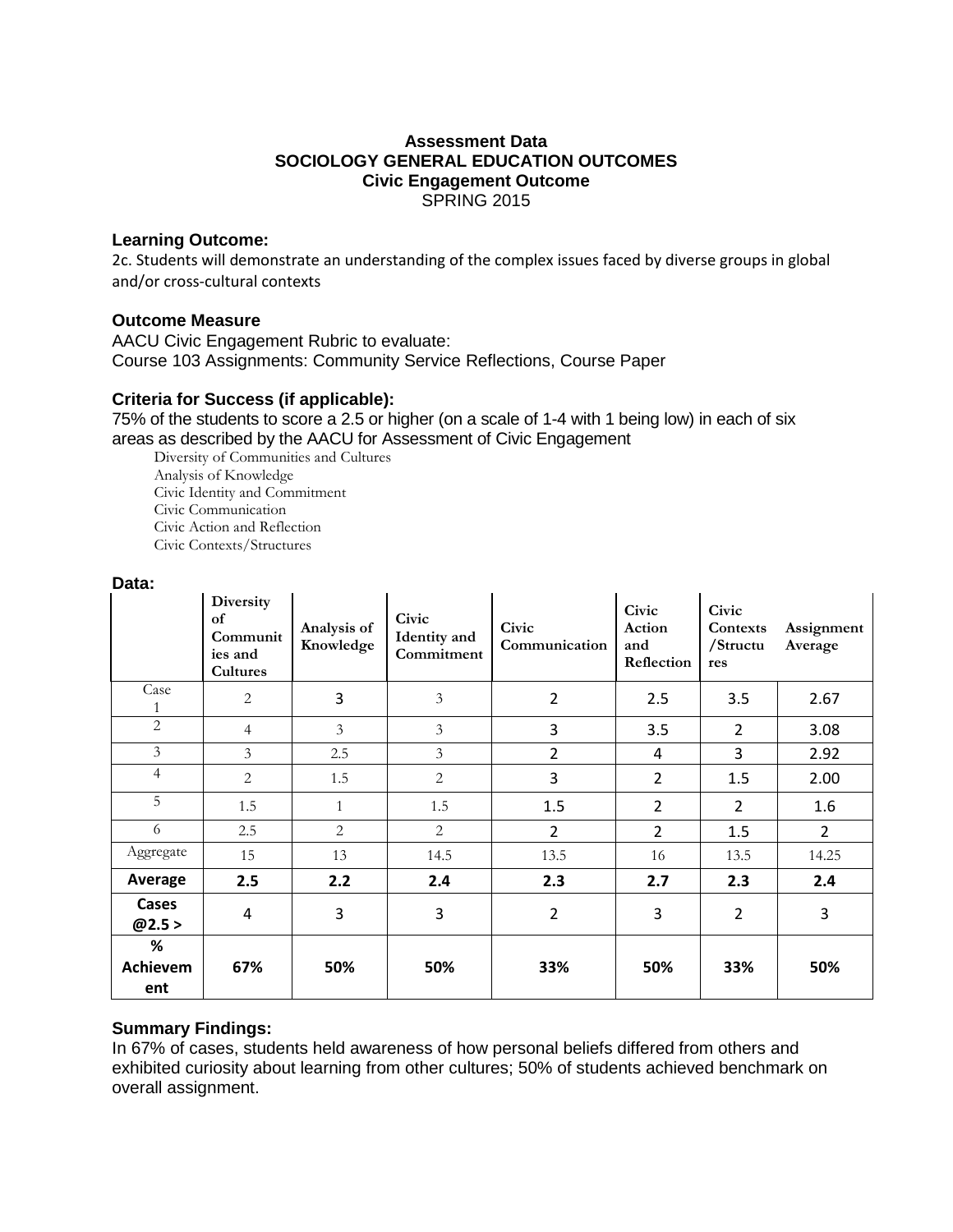This data draws from only one of three courses used to evaluate the capacity for Civic Engagement for students in the major. The course has the smallest component of the department sample and needs to be aggregated with the other data sources to complete assessment.

### **Conclusions based on Data:**

Student capacity for Civic Action and Reflection indicates on average, students are able to identify intentional ways to participate in civic contexts and to work actively within community structures. Students were able to begin to connect knowledge (facts, perceptions) from academic filed to participation in civic event but analysis of theoretical knowledge relevant to individual participation was less evident.

#### **Changes to be Made Based on Data:**

Review course assignments to determine if instructions emphasize application of theory as well as reflection on experience.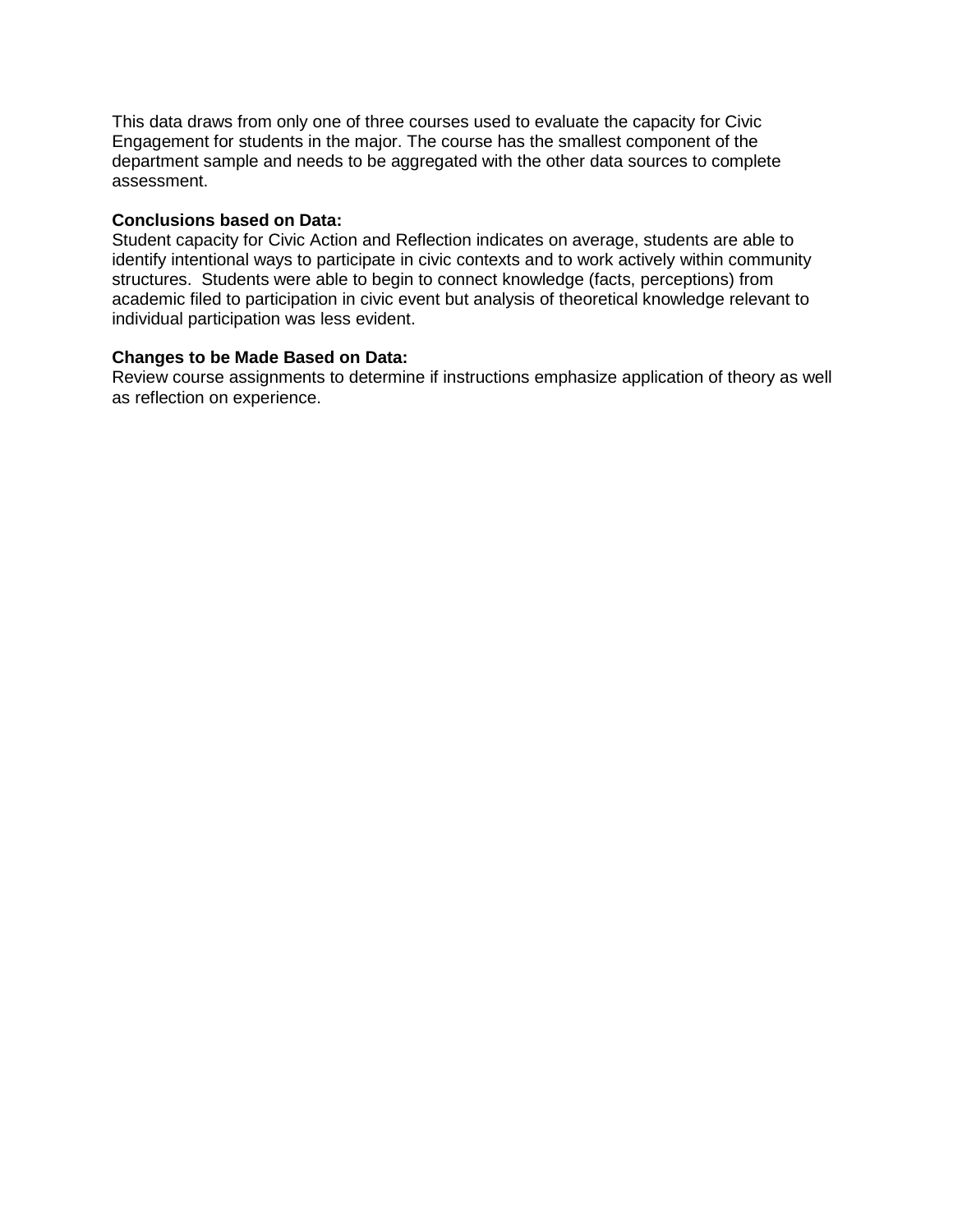#### **Capstone** 4 **Milestones** 3 2 **Benchmark** 1 **Diversity of Communities and Cultures** Demonstrates evidence of adjustment in own attitudes and beliefs because of working within and learning from diversity of communities and cultures. Promotes others' engagement with diversity. Reflects on how own attitudes and beliefs are different from those of other cultures and communities. Exhibits curiosity about what can be learned from diversity of communities and cultures. Has awareness that own attitudes and beliefs are different from those of other cultures and communities. Exhibits little curiosity about what can be learned from diversity of communities and cultures. Expresses attitudes and beliefs as an individual, from a one-sided view. Is indifferent or resistant to what can be learned from diversity of communities and cultures. **Analysis of Knowledge** Connects and extends knowledge (facts, theories, etc.) from one's own academic study/field/discipline to civic engagement and to one's own participation in civic life, politics, and government. Analyzes knowledge (facts, theories, etc.) from one's own academic study/field/discipline making relevant connections to civic engagement and to one's own participation in civic life, politics, and government. Begins to connect knowledge (facts, theories, etc.) from one's own academic study/field/discipline to civic engagement and to tone's own participation in civic life, politics, and government. Begins to identify knowledge (facts, theories, etc.) from one's own academic study/field/discipline that is relevant to civic engagement and to one's own participation in civic life, politics, and government. **Civic Identity and Commitment** Provides evidence of experience in civic-engagement activities and describes what she/he has learned about her or himself as it relates to a reinforced and clarified sense of civic identity and continued commitment to public action. Provides evidence of experience in civic-engagement activities and describes what she/he has learned about her or himself as it relates to a growing sense of civic identity and commitment. Evidence suggests involvement in civic-engagement activities is generated from expectations or course requirements rather than from a sense of civic identity. Provides little evidence of her/his experience in civic-engagement activities and does not connect experiences to civic identity. **Civic Communication** Tailors communication strategies to effectively express, listen, and adapt to others to establish relationships to further civic action Effectively communicates in civic context, showing ability to do all of the following: express, listen, and adapt ideas and messages based on others' perspectives. Communicates in civic context, showing ability to do more than one of the following: express, listen, and adapt ideas and messages based on others' perspectives. Communicates in civic context, showing ability to do one of the following: express, listen, and adapt ideas and messages based on others' perspectives. **Civic Action and Reflection** Demonstrates independent experience and *shows initiative in team leadership* of complex or multiple civic engagement activities, accompanied by reflective insights or analysis about the aims and Demonstrates independent experience and *team leadership of* civic action, with reflective insights or analysis about the aims and accomplishments of one's actions. Has clearly *participated* in civically focused actions and begins to reflect or describe how these actions may benefit individual(s) or communities. Has *experimented* with some civic activities but shows little internalized understanding of their aims or effects and little commitment to future action.

#### *RUBIC: AACU CIVIC ENGAGEMENT*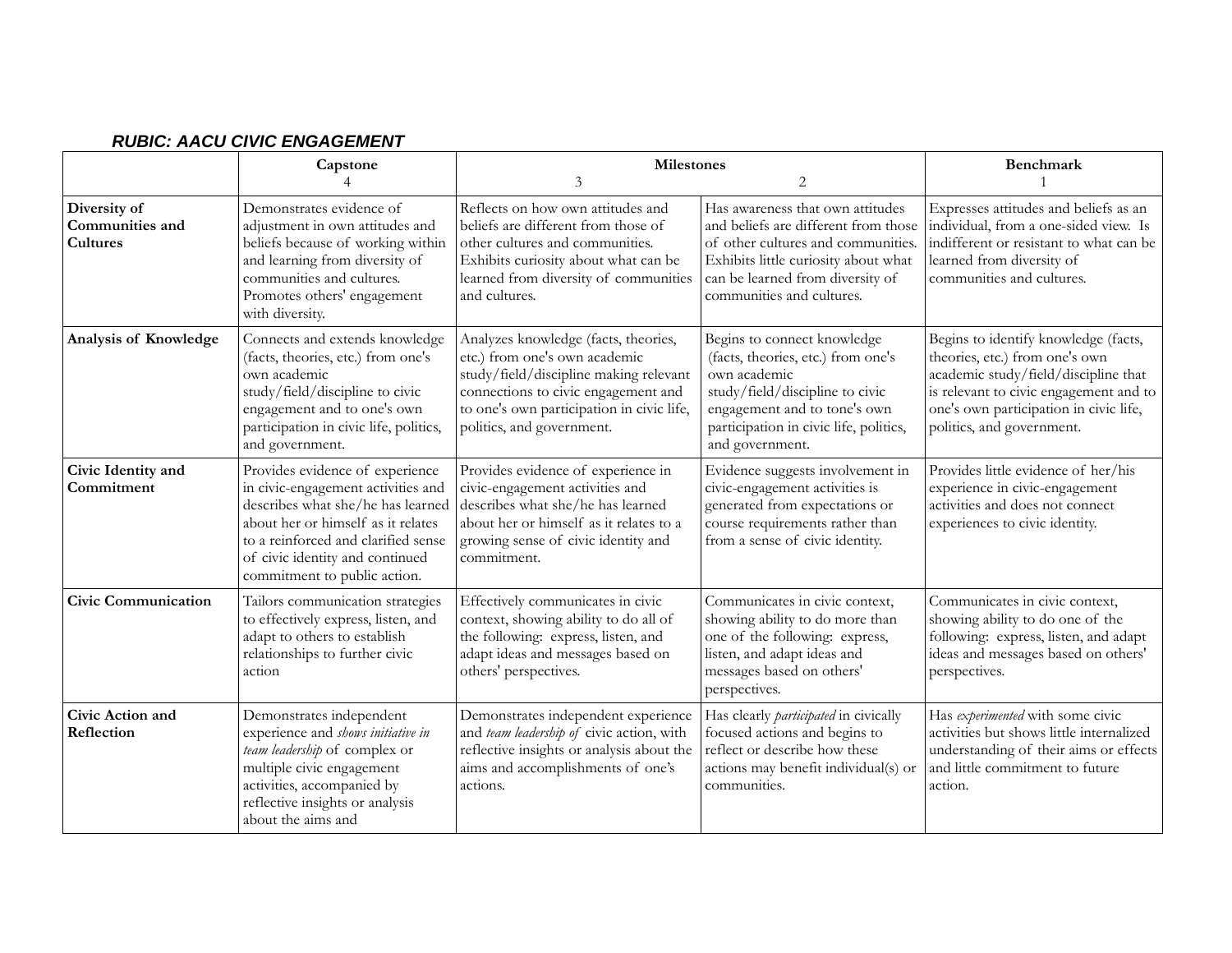|                              | accomplishments of one's actions.                                                                                                                                 |                                                                                                                                                               |                                                                                           |                                                                                      |
|------------------------------|-------------------------------------------------------------------------------------------------------------------------------------------------------------------|---------------------------------------------------------------------------------------------------------------------------------------------------------------|-------------------------------------------------------------------------------------------|--------------------------------------------------------------------------------------|
| Civic<br>Contexts/Structures | Demonstrates ability and<br>commitment to <i>collaboratively work</i><br><i>across and within</i> community<br>contexts and structures to achieve a<br>civic aim. | Demonstrates ability and commitment Demonstrates experience<br>to work actively <i>within</i> community<br>contexts and structures to achieve a civic<br>aim. | dentifying intentional ways to<br><i>barticipate in civic contexts and</i><br>structures. | Experiments with civic contexts and<br>structures, tries out a few to see what fits. |

# *SCORING SHEET*

| <b>ASSIGNMENT:</b>                            |  | <b>STUDENT ID#</b> |  |
|-----------------------------------------------|--|--------------------|--|
| <b>Rubric: Civic Engagement AACU Standard</b> |  |                    |  |

|                                                    | <b>ITEM DETAILS</b> | SCORE (0-4 Rubric) | <b>POINTS</b><br>AWARDED /<br>POSSIBLE % | <b>NOTES</b> |
|----------------------------------------------------|---------------------|--------------------|------------------------------------------|--------------|
| Diversity of<br>Communities and<br><b>Cultures</b> |                     |                    |                                          |              |
| Analysis of<br>Knowledge                           |                     |                    |                                          |              |
| Civic Identity and<br>Commitment                   |                     |                    |                                          |              |
| <b>Civic Communication</b>                         |                     |                    |                                          |              |
| Civic Action and<br>Reflection                     |                     |                    |                                          |              |
| Civic<br>Contexts/Structures                       |                     |                    |                                          |              |